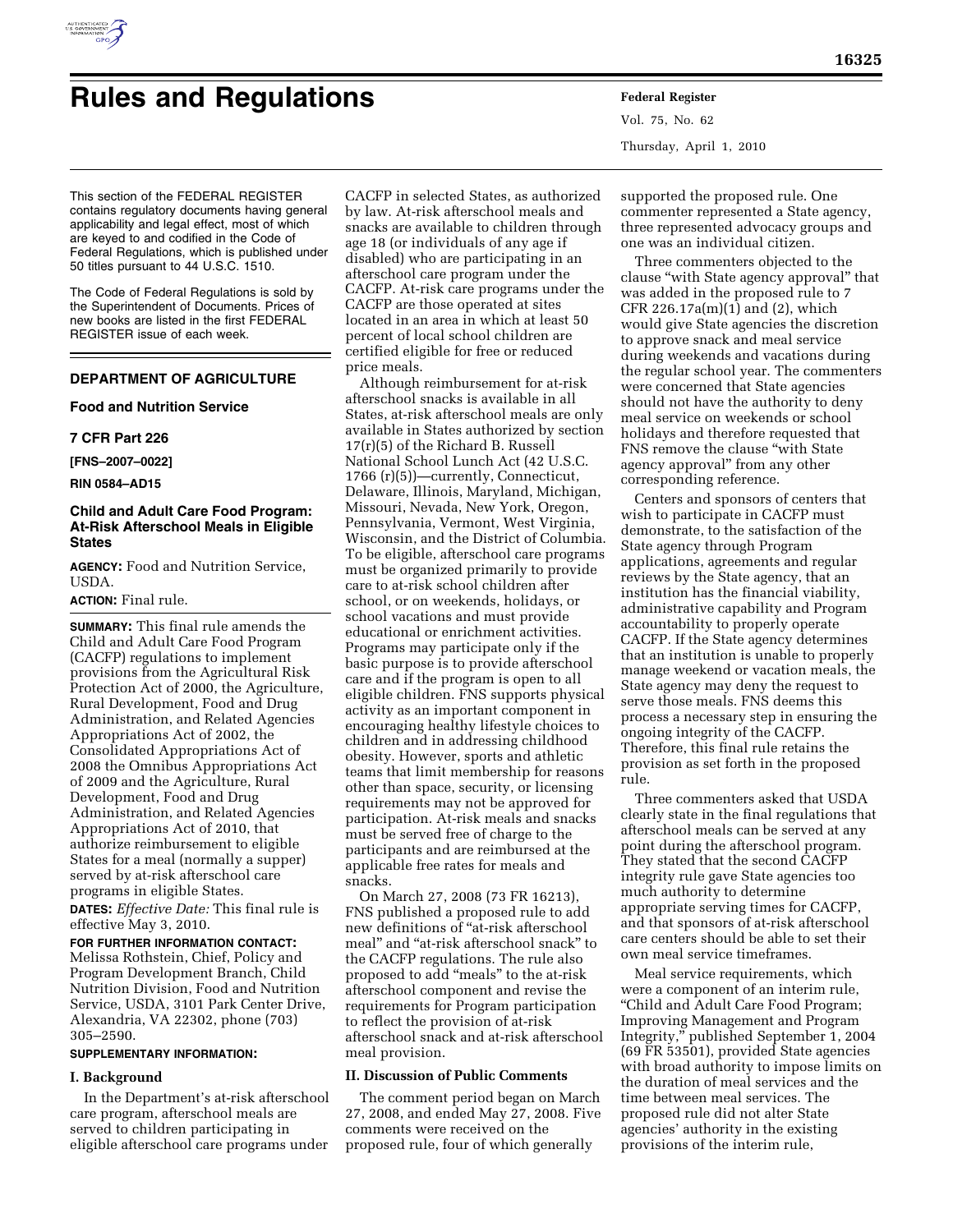authorized at 7 CFR 226.20(k). They will therefore remain unchanged.

#### **III. Procedural Matters**

#### *Executive Order 12866*

This rule has been determined to be significant and was reviewed by the Office of Management and Budget in conformance with Executive Order 12866.

# *Regulatory Impact Analysis*

## Regulatory Impact Analysis

The Regulatory Impact Analysis completed for this final rule is available from: Melissa Rothstein, Chief Policy and Program Development Branch, Child Nutrition Division, Food and Nutrition Service, USDA, 3101 Park Center Drive, Alexandria, VA 22302, phone (703) 305–2590. The analysis is summarized below.

#### Need for Action

The Child and Adult Care Food Program's at-risk afterschool meals component, authorized by the Agricultural Risk Protection Act of 2000 (Pub. L. 106–224) (42 U.S.C. 1766(r)), has been governed by FNS guidelines since its creation. This rule will align CACFP regulations to statutory provisions that provide an additional meal for at-risk children through age 18 who are participating in afterschool programs in eligible States.

#### Benefits

Among the motivating factors to establish the at-risk afterschool snack program was a desire to support educational and enriching afterschool care programs for children up to 18 years of age in at-risk neighborhoods in order to reduce juvenile crime and educational underachievement. FNS cannot quantify the impact of the at-risk afterschool meals program on juvenile crime or educational achievement. However, participation in these programs is growing and thus these outcomes are to some extent fostered. In the first four years of the program, growth in afterschool meals served in the seven States eligible at that time ranged from 2 to 8 percent higher than afterschool meals served by nonparticipating States. However, data reported since 2004 for these seven States suggests that this disparity in growth has ended, at least temporarily, and it is too soon to credit the program with a sustained long-term impact on afterschool program attendance.

Although some at-risk afterschool meals replaced meals served by outsideschool-hours care centers, there is also considerable evidence that the total

number of children reached by CACFP has increased, to date, as a result of this program. The percentage of at-risk afterschool meals that would have been served in traditional child care centers in the absence of the at-risk care center program is, of course, uncertain. However, it may be as high at 65 percent. That figure suggests that nearly 35 percent of total at-risk afterschool participants, or roughly 49,000 children on an average school day during fiscal year (FY) 2008, would not have received a Federally-reimbursable supper if not for the at-risk afterschool care center program. The program benefits those 49,000 children by providing them with a meal that conforms to USDA meal patterns. In addition, all children served by the at-risk afterschool care center program, approximately 142,000 per day during FY 2008, benefit from the program's structured educational or enrichment elements.

#### Costs

Costs associated with the at-risk afterschool program include both the reimbursement rate that the Federal government pays for each meal, as well as the commodity assistance given to the program. Reimbursement and commodity assistance estimates alone however do not give a full sense of the economic impact of the program.

While many of the CACFP free meal reimbursements have simply shifted from non at-risk afterschool care centers to at-risk afterschool care centers with no increase to program cost, meals previously provided by child care centers at full or reduced price are now provided free in at-risk centers. This shift increases reimbursement costs while serving no additional children. The economic impact of this shift appears to be modest and is estimated to increase reimbursement costs by approximately \$6.7 million during FY 2002–2008. For FY 2009–2013 the projected costs associated with this shift are \$8.0 million.

While a large percentage of meals served in at-risk afterschool care centers simply replace meals that would have been served in non at-risk centers, it is estimated that 35% of the suppers served in at-risk afterschool care centers are served to children who would not have received CACFP meals in the absence of the at-risk program. The net increase in meals served in at-risk centers represents a cost of an estimated \$80.5 million during FY 2002–2008 and a cost of approximately \$103.3 million during FY 2009–2013.

The total economic impact of both the shift in meals from reduced price and paid to free and the net increase in

meals for FY 2009–2013 is estimated to be \$111.3 million. This estimate, however, is sensitive to the assumption about the rate of growth that would have prevailed in the at-risk States in the absence of the at-risk afterschool care program. Because this rate is unknown, the cost estimate is subject to uncertainty.

#### *Regulatory Flexibility Act*

This rule has been reviewed with regard to the requirements of the Regulatory Flexibility Act of 1980 (5 U.S.C. 601–612). Mr. Kevin Concannon, Under Secretary for Food, Nutrition, and Consumer Services, has certified that this rule will not have a significant impact on a substantial number of small entities. At-risk afterschool care centers in the eligible States choose whether they wish to participate in this additional meal service. Most of the institutions that will choose to add a meal service are already providing snacks under the at-risk component of the CACFP. The additional meal service will not have a significant paperwork or reporting burden because it is incorporated under the existing agreement and claim for reimbursement.

#### *Unfunded Mandates Reform Act*

Title II of the Unfunded Mandates Reform Act of 1995 (UMRA), Public Law 104–4, establishes requirements for Federal agencies to assess the effects of their regulatory actions on State, local, and Tribal governments and the private sector. Under Section 202 of the UMRA, the Department generally must prepare a written statement, including a cost/ benefit analysis, for proposed and final rules with Federal mandates that may result in expenditures to State, local, or Tribal governments, in the aggregate, or to the private sector, of \$100 million or more in any one year. When such a statement is needed for a rule, Section 205 of the UMRA generally requires the Department to identify and consider a reasonable number of regulatory alternatives and adopt the least costly, more cost-effective or least burdensome alternative that achieves the objectives of the rule. This rule contains no Federal mandates (under regulatory provisions of Title II of the UMRA) that impose costs on State, local, or Tribal governments or the private sector of \$100 million or more in any one year. Therefore, this rule is not subject to the requirements of Sections 202 and 205 of the UMRA.

#### *Executive Order 12372*

CACFP is listed in the Catalog of Federal Domestic Assistance under No. 10.558. For the reasons set forth in the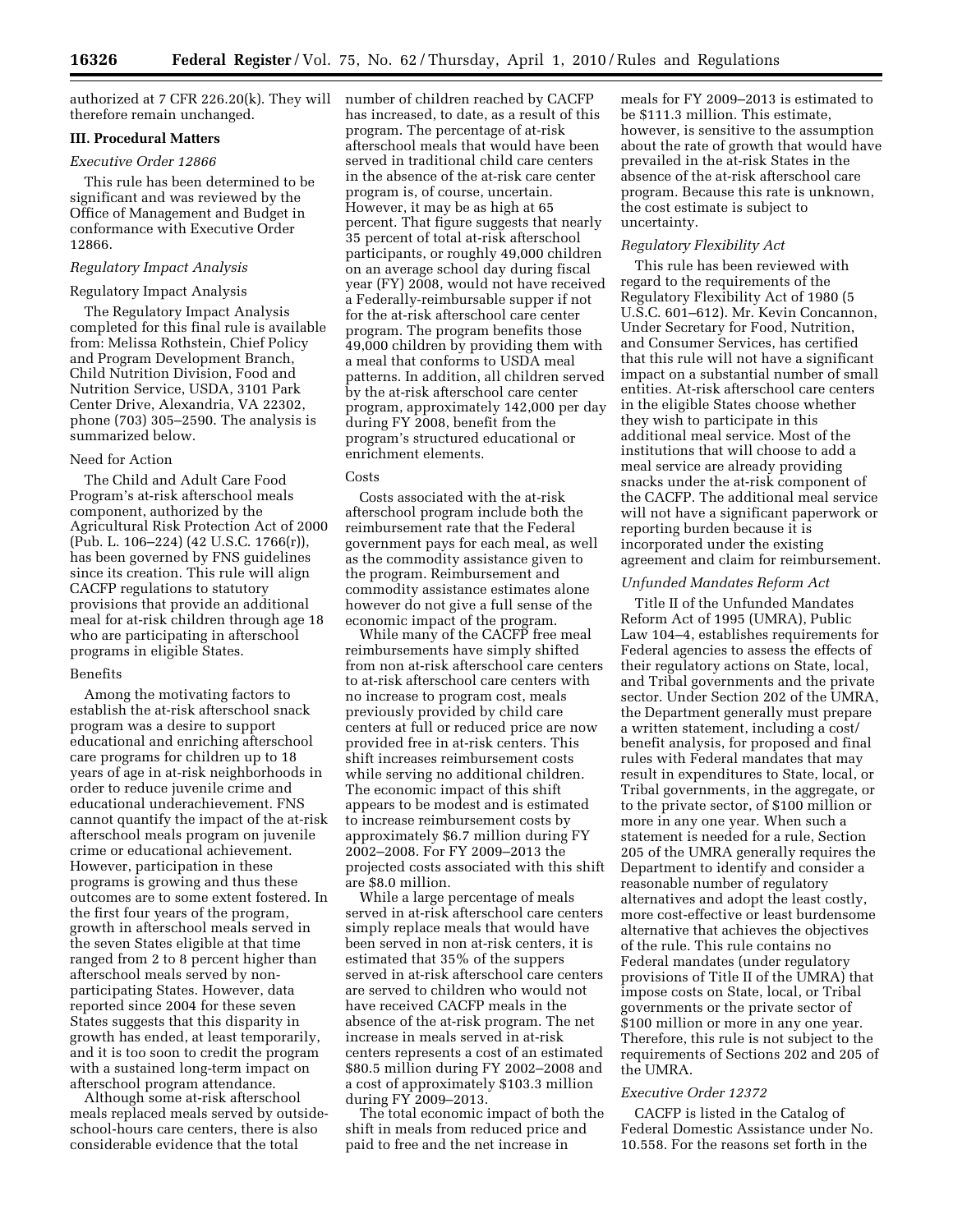final rule in 7 CFR part 3015, Subpart V and related Notice published at 48 FR 29114, June 24, 1983, this Program is included from the scope of Executive Order 12372, which requires intergovernmental consultation with State and local officials. Since CACFP is a State administered, Federally funded program, FNS staff at headquarters and in regional offices have ongoing formal and informal discussions with State and local officials regarding Program implementation and policy issues. This arrangement allows State and local agencies to provide feedback that forms the basis for any discretionary decisions made in this and other rules.

#### *Executive Order 13132*

Executive Order 13132 requires Federal agencies to consider the impact of their regulatory actions on State and local governments. Where such actions have federalism implications, agencies are directed to provide a statement for inclusion in the preamble to the regulations describing the agency's considerations in terms of the three categories called for under Section (6)(b)(2)(B) of Executive Order 13132. FNS has considered the impact of this rule on State and local governments and has determined that this rule does not have federalism implications. This rule does not impose substantial or direct compliance costs on State and local governments. Therefore, under Section 6(b) of the Executive Order, a federalism summary impact statement is not required.

#### *Executive Order 12988*

This rule has been reviewed under Executive Order 12988, Civil Justice Reform. This rule is intended to have preemptive effect with respect to any State or local laws, regulations, or policies which conflict with its provisions or which would otherwise impede its full implementation. This rule is not intended to have retroactive effect. Prior to any judicial challenge to the provisions of this rule or the application of its provisions, all applicable administrative procedures must be exhausted. In CACFP, the administrative procedures are set forth at 7 CFR 226.6(k), which establishes appeal procedures and 7 CFR 226.22 and 7 CFR parts 3016 and 3019, which address administrative appeal procedures for disputes involving procurement by State agencies and institutions.

#### *Civil Rights Impact Analysis*

FNS has reviewed this final rule in accordance with the Department Regulation 4300–4, ''Civil Rights Impact

Analysis,'' to identify any major civil rights impacts the rule might have on children on the basis of age, race, color, national origin, sex, or disability. A careful review of the rule's intent and provisions revealed that the rule's intent does not affect the participation of protected individuals in CACFP.

#### *Paperwork Reduction Act*

The Paperwork Reduction Act of 1995 (44 U.S.C. Chap. 35; see 5 CFR 1320) requires that the Office of Management and Budget (OMB) approve all collections of information by a Federal agency before they can be implemented. Respondents are not required to respond to any collection of information unless it displays a current valid OMB control number. The recordkeeping and reporting burden contained in this rule is approved under OMB No. 0584–0055. This final rule does not contain any new information collection requirements subject to approval by OMB under the Paperwork Reduction Act of 1995.

#### *E-Government Act Compliance*

FNS is committed to complying with the E-Government Act, to promote the use of the Internet and other information technologies to provide increased opportunities for citizen access to Government information and services, and for other purposes.

#### **List of Subjects in 7 CFR Part 226**

Accounting, Aged, Day care, Food assistance programs, Grant programs, Grant programs—health, American Indians, Individuals with disabilities, Infants and children, Intergovernmental relations, Loan programs, Reporting and recordkeeping requirements, Surplus agricultural commodities.

■ Accordingly, 7 CFR part 226 is amended as follows:

### **PART 226—CHILD AND ADULT CARE FOOD PROGRAM**

■ 1. The authority citation for part 226 continues to read as follows:

**Authority:** Secs. 9, 11, 14, 16, and 17, Richard B. Russell National School Lunch Act, as amended (42 U.S.C. 1758, 1759a, 1762a, 1765, and 1766).

#### ■ 2. In § 226.2:

■ a. Add new definitions of "At-risk afterschool meal'' and ''At-risk afterschool snack'' in alphabetical order; and

■ b. Amend the last sentence of the introductory text of the definition of ''For-profit center'' by adding the words "and/or meal" after the words "at-risk afterschool snack''.

The additions read as follows:

#### **§ 226.2 Definitions.**

# \* \* \* \* \*

*At-risk afterschool meal* means a meal that meets the requirements described in § 226.20(b)(6) and/or (c)(1), (c)(2), or (c)(3), that is reimbursed at the appropriate free rate and is served by an *At-risk afterschool care center* as defined in this section, which is located in a State designated by law or selected by the Secretary as directed by law.

*At-risk afterschool snack* means a snack that meets the requirements described in  $\S 226.20(b)(6)$  and/or  $(c)(4)$ that is reimbursed at the free rate for snacks and is served by an *At-risk afterschool care center* as defined in this section.

\* \* \* \* \*

 $\blacksquare$  3. In § 226.4(d): ■ a. Insert "Richard B. Russell" before

''National School Lunch Program'' where it appears in the first sentence; and ■ b. Add a sentence at the end of the

paragraph. The addition reads as follows:

#### **§ 226.4 Payments to States and use of funds.**

\* \* \* \* \* (d) \* \* \* For at-risk afterschool meals and at-risk afterschool snacks served to children, funds will be made available to each eligible State agency in an amount equal to the total calculated by multiplying the number of at-risk afterschool meals and the number of atrisk afterschool snacks served in the Program within the State by the national average payment rate for free meals and free snacks, respectively, under section 11 of the Richard B. Russell National

School Lunch Act. \* \* \* \* \*

#### **§ 226.9 [Amended]**

 $\blacksquare$  4. In § 226.9, amend paragraph (b)(2) by removing the words "at-risk" afterschool snack component'' and adding in their place the words ''at-risk afterschool care component''.

■ 5. In § 226.10, revise the fourth sentence of the introductory text of paragraph (c) to read as follows:

# **§ 226.10 Program payment procedures.**

\* \* \* \* \* (c) \* \* \* However, children who only receive at-risk afterschool snacks and/or at-risk afterschool meals must not be considered in determining this eligibility. \* \* \*

\* \* \* \* \*

■ 6. In § 226.11:

■ a. Revise the second sentence of paragraph (b)(3);

■ b. Revise paragraph (c)(2); and ■ c. Revise the second sentence of

paragraph (c)(4).